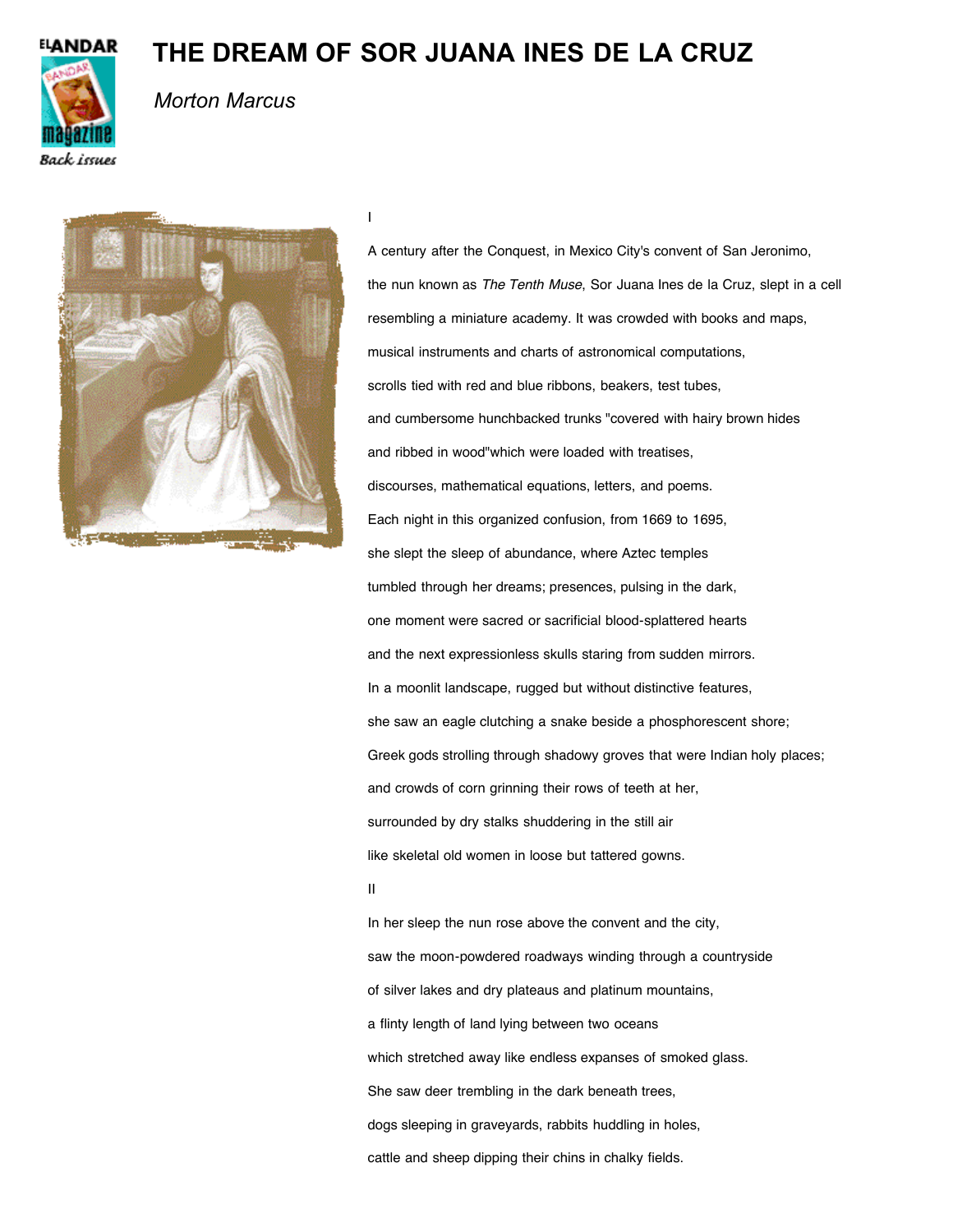She listened to all the breathings in the dark below her in ditches at roadside, in stables, in the huts of Indios, and in the palacial bedroom of the Viceroy; listened to breathings in the nests of swallows and the burrows of mice; and heard the humming and saw the glittering weavings of spiders, smaller than fingernails, whose intricate designs perfectly reproduced the celestial movements swimming like clockwork above her. She witnessed all the things of the earth "a rioting mob, a dizzying cargo, a cacophony of carcasses" jostling one another in a babble of human, animal and vegetable tongues, as if they rose from the base of an invisible pyramid and streamed toward a heavenly apex of delirious light. III

Seated upright at a desk, but turned from it, filled bookshelves behind her in what must be that famous cell, she looks out at us from the Cabrera portrait as if from a mirror, so that the black hood encloses our heads, the white robe, with the carved ebony rosary gracefully looped over it, hangs heavily on our bodies, and the fingers of our right hands absently bend the page of the tome in front of the silver inkstand" the one with the three white quills at the rear of the desk she's just turned from to look at us, for it seems we have arrived at that very moment for a visit, or a consultation, or a reprimand; her expression doesn't hint at which. Even her oval, alabaster face" with its wing-like black eyebrows and straight nose, its small jaw and red lips tells us nothing, intrigues us with its aristocratic, not spiritual, beauty, just as her entering the convent at nineteen intrigues us but has gone unexplained. Some say it was a disappointment in love; others that her confessor, Padre Antonio Nuñez de Miranda, tempted her with the idea that no husband would allow her to pursue her studies: "But if you were a nun, as a bride of Christ your life would be dedicated to learning about His world." And that learning became her husband, her father, and her son, and she, the loving, dutiful wife, learned and learned, and found in science and philosophy more than a domestic vocation: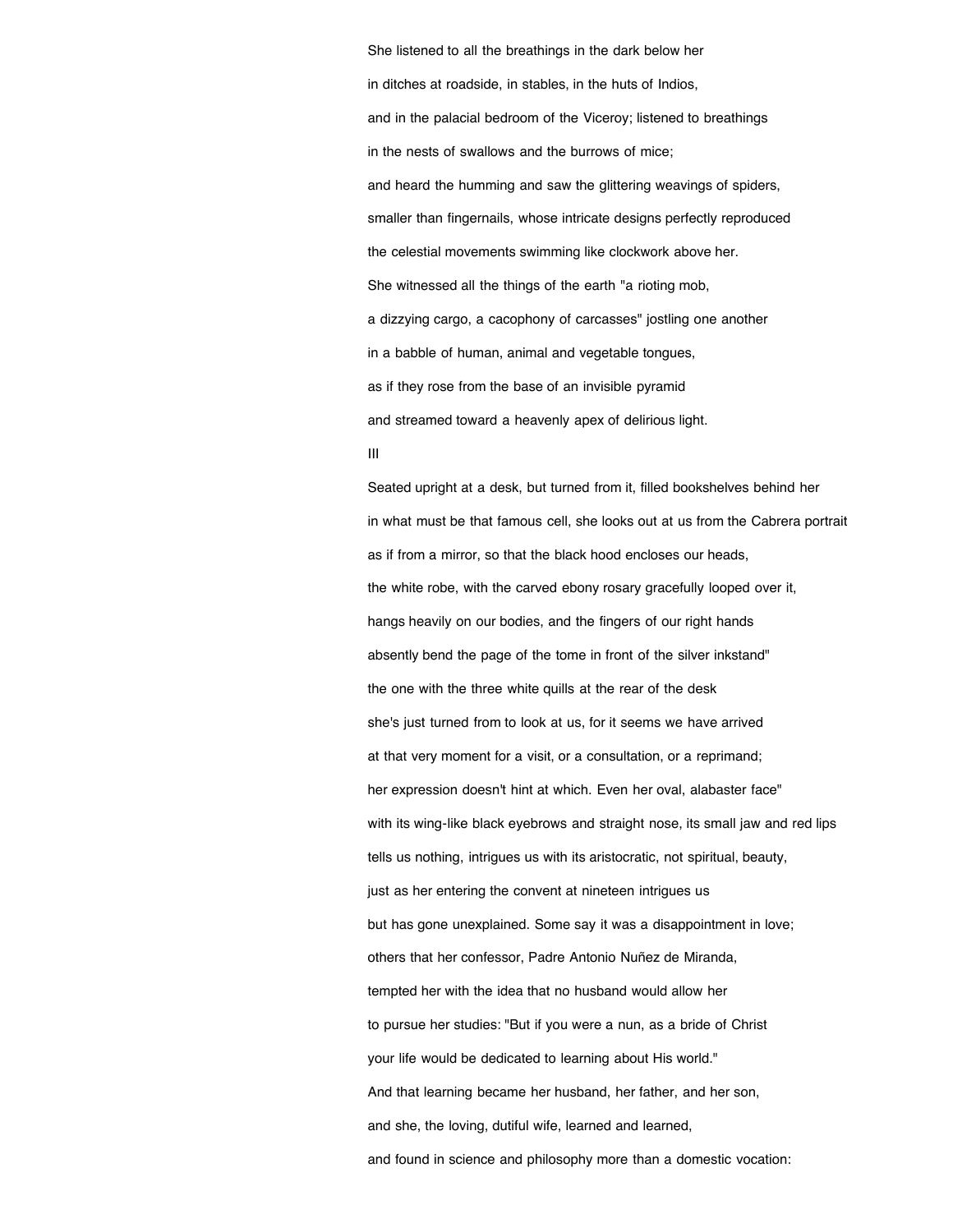the world "its plants and animals, its winds and seas"was her kitchen. Everything, from the most abstruse argument to a child's spinning top, engaged her attention, and simple recipes made her once exclaim, "If Aristotle had known how to cook, he would have written much more than he did." IV

In a world of men, she was more than a match for any man. When she was seventeen, the Viceroy, in order to test her, had her debate an assembly of forty philosophers, scientists and poets and in his own words, she was like "a royal galleon defending itself from smaller sloops which were attacking it." Still, as a woman she could not attend the university, and proposed to her shocked mother that she would go to classes dressed as a man. There was as much humor as defiance in that, and elsewhere she describes herself as lighthearted, playful a sunny spirit. But it is that other spirit, the one defiant for the sake of dignity and learning, that Cabrera saw and painted: the upright back the imperious carriage, the black inquiring eyes and marble skin. And yet there's no severity in her features. They are clear, sharp, but also soft and sensual. The relaxed placement of her hands alone dispels all notions of a peevish or contentious nature. Purposeful, direct, patrician rather than petulant, composed, even serene, she is simply there, interrupted for the moment from her book by our presence, and we, like all things that come into her view, command her full attention for this one instant, which has lasted more than three hundred years. V

Her upright back, her independent stare, her aura of elegance and aristocratic self-controlshe had to be humbled, she had to be taught her place. The Bishop of Puebla, her "friend," advised her in a public letter to give up worldly learning, a letter to which Sor Juana forthrightly replied that it was her and every woman's right to learn and study alongside men. Two years later she closed her books forever and renounced her ways. That must have been like shutters going up on all her windows, leaving her without a candle in the dark. But she insisted,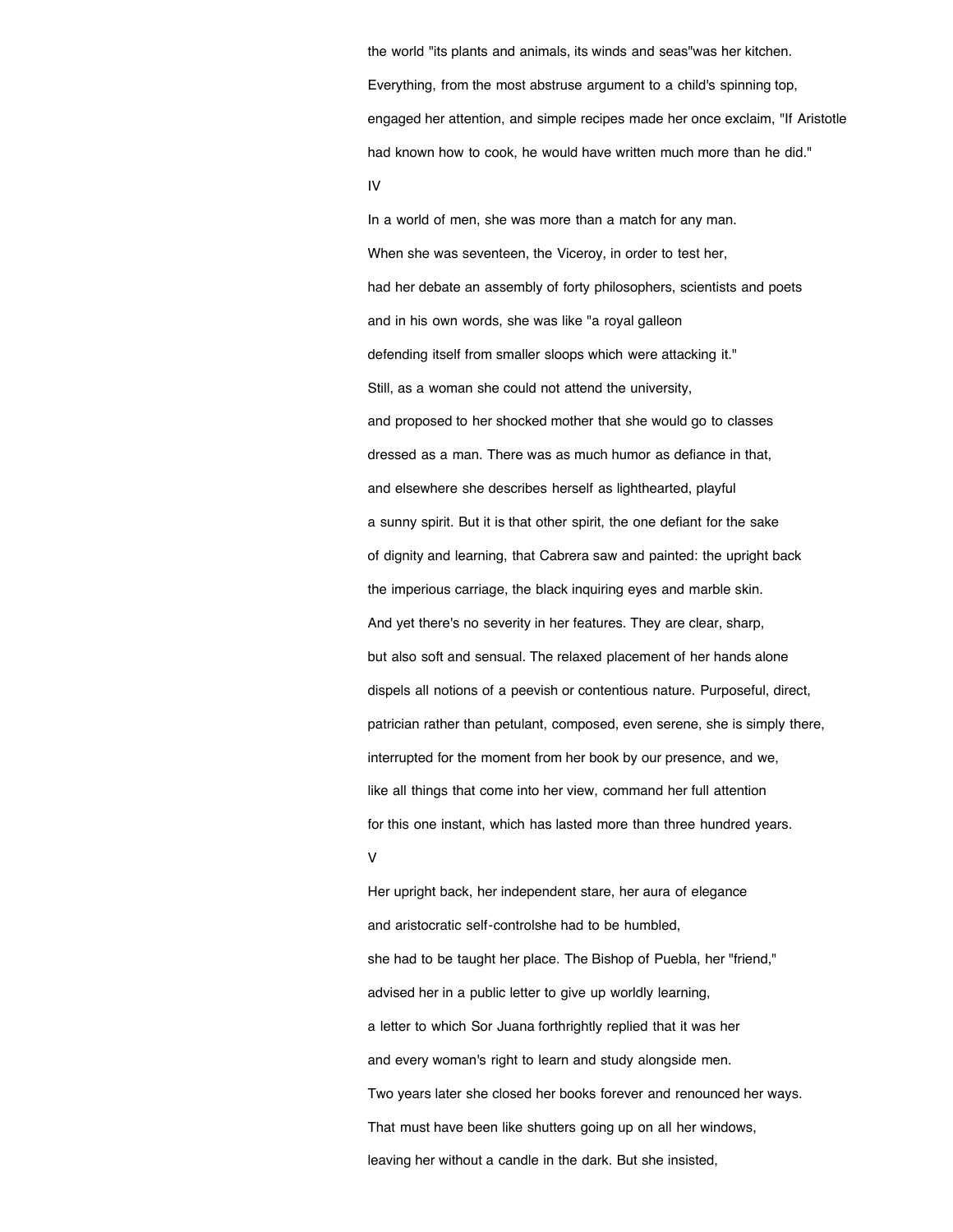sold all her books, maps and instruments for money she directed be given to the poor. That was in 1693, when she was forty-five, two years before she died. The year before that in Massachusetts, on the Atlantic seaboard three thousand miles to the north, the rigorous reverends would have hanged her as a witch for her unnatural love of learning and her secular inquisitiveness. All this occurred twenty years after Anne Bradstreet, the Americas' first poet, had died a peaceful death at home near Boston, not far from Salem where the witches would twitch their last upon the trees. Anne had been a proper wife, having left seven children and praised her husband and her God in verse, needing from one, if not from both, the male protection she couldn't live without. She realized this in 1666 when her house burned down and she renounced its smoking timbers for the mansion in the sky built by "that mighty architect." Even then her vision was domestic, full of furniture and dishes. Hers was an ordinary world, not marvelousa daily round of pillows and swept floors. When the lid closed over her face, it was parish stones, not fiery stars, that showered on her head.

VI

In the Mexican convent, two years after her reply, from which every word had snapped like a whip at those who admonished her to turn away from worldly wit, the woman in this portrait signed document after document with her blood, declaring herself the worst person in the world; starved her stomach and her mind; hung herself with straps like Christ upon a makeshift cross; and beat her body with what men would call a medusa-headed whip, a scourge lashed with metal-studded thongs as if she had become as enthusiastic about self-torment as she had been about books. Why? What had happened in the two years since 1691? Torrential rains, floods, famine, a rebellion of the poor, and in her case, repeated admonitions, paternal pressure from the prelates, especially from Nuñez de Miranda, her father confessor, to abjure her worldly thoughts.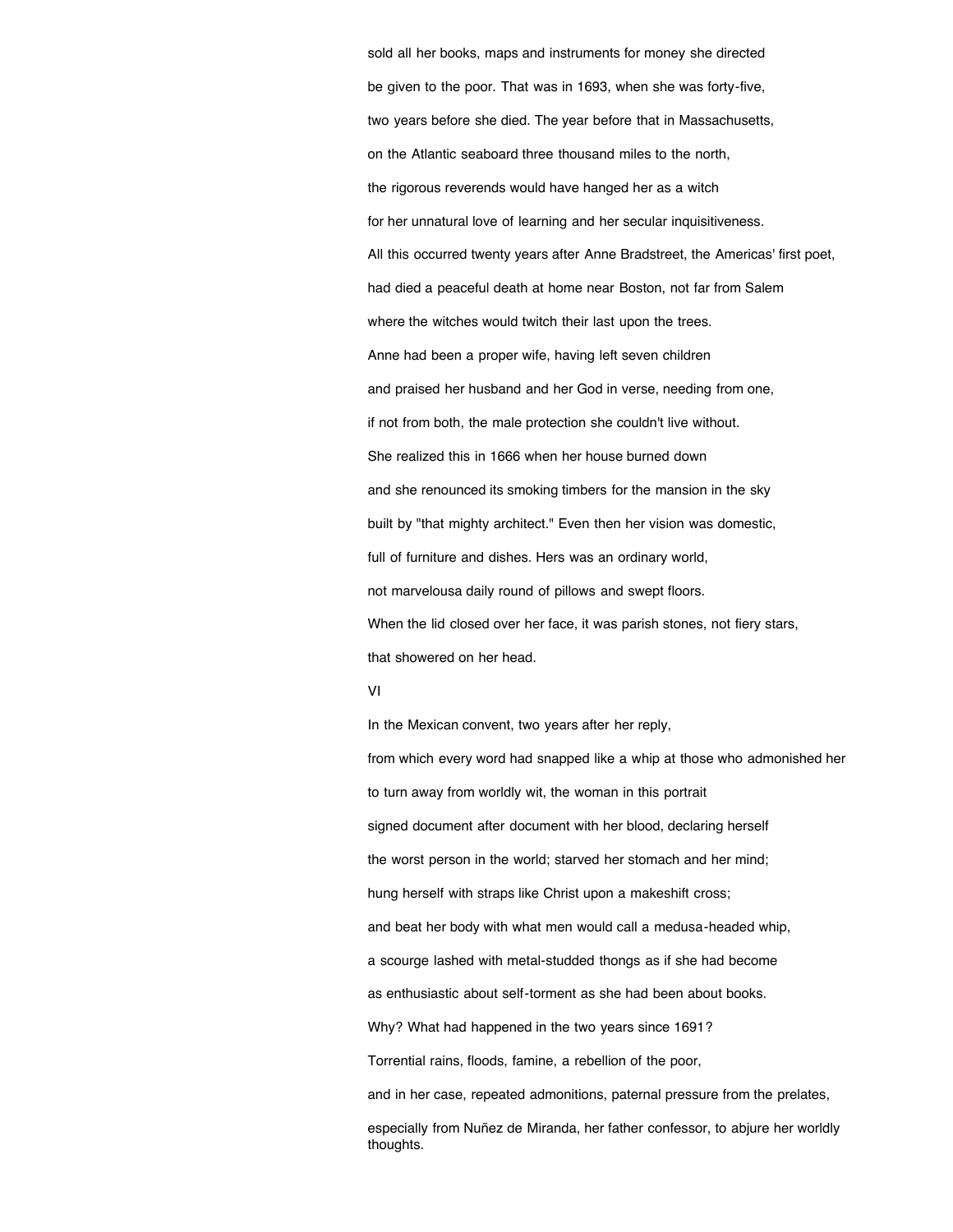that others, less sophisticated but more devout, should suffer pestilence and hunger while she played music and devoted all her time not to prayers but to science and poetry books. We'll never know for sure. Whatever it was, its arrival was swift: One morning she awoke, primped or prayed, looked in the mirror as if at this portrait where she sits so regally composed, and sawwhat? the skull beneath the skin? the skeleton beneath the clothes? and realized the beauty of her face, to which knowledge had lent grace, was skeleton, was dust, was shadow, was nothing, and would disappear without a trace.

Her biographers infer that this induced self-hatred, guilt

VII

She continues to stare from the portrait, and once again I think that she is looking at herself in a mirror and we are the mirror image that she sees: that staring serenely from her desk, she is imagining us standing before her, so that everything we are, in a sense, is her yearnings deeper than lung-wind, desires more cavernous than the heart; and no less emphatic, the blunt lineaments of bone beneath the face, as well as tunnels of racing blood; the blind cells, bunched in crowds, bumping into each other; the atoms rushing together, flying apart, or circling one another entranced, like two magnets held in mutual tension, or two souls simultaneously attracted and repelled so they can never touch. It is as ifon a dusty moonlit night in Mexico City, toward the end of the seventeenth century, in a cell cluttered with Old World learning this woman, who insisted on writing poetry not only in Spanish and Latin but in Nahuatl as well, dreamed us into existence. We are her children, offspring of her dry womb of this woman, whose imagination populated Toltec valleys and Aztec ruins with Greek gods and Christian saints, and saw in flat-topped Indian pyramids the remnants of Egyptian monuments. VIII

Sor Juana, Sor Juana Ines de la Cruz, nee Asbaje y Ramirez; granddaughter of Don Pedro Ramirez who immigrated from Spain; daughter of Mexican-born Doña Isabel de Asbaje and her Spanish husband; You, who were born of both continents and so could write,